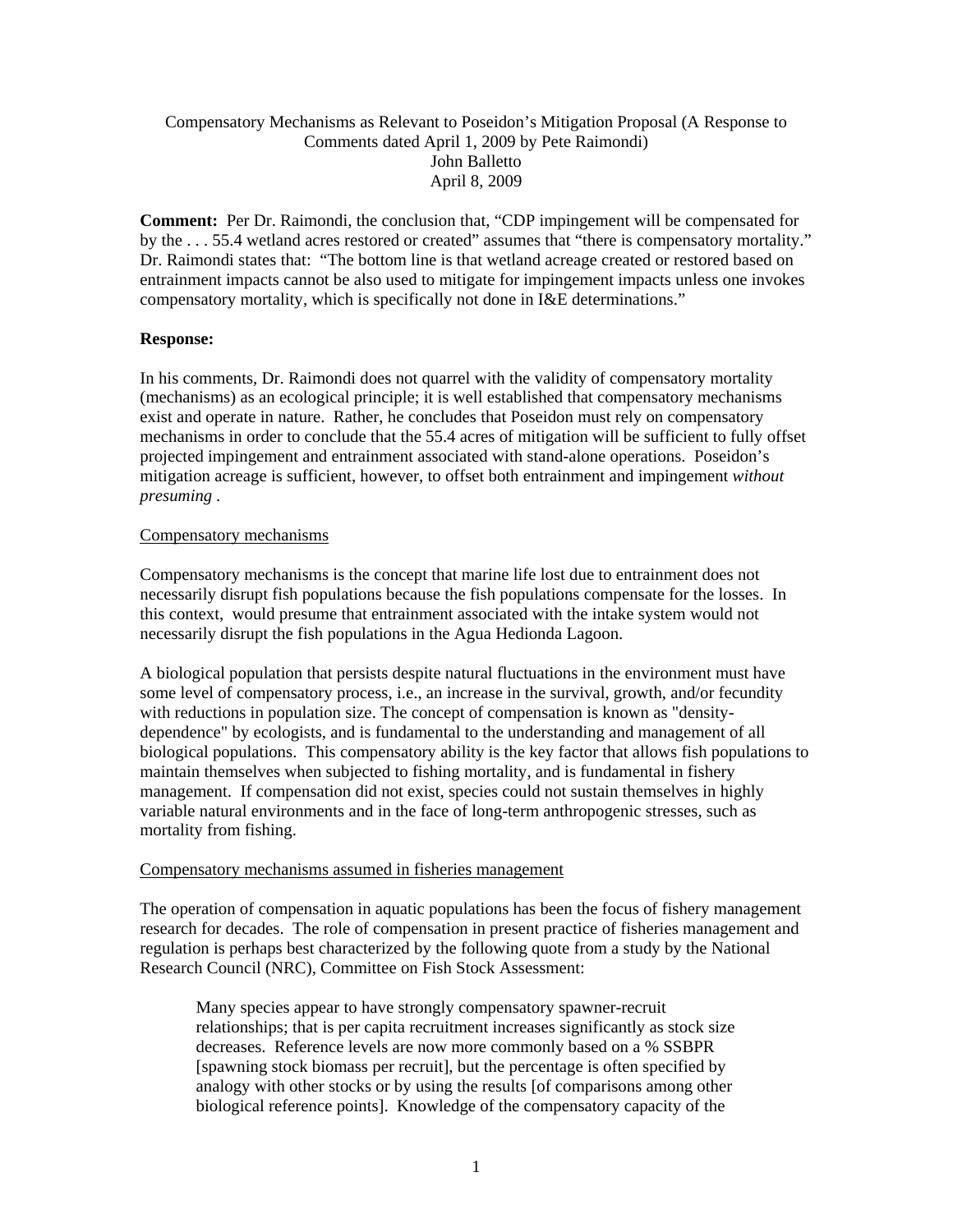stock is necessary to define the most appropriate biological reference points for a stock. Even without such knowledge, however, a conservative % [SSBPR] still can be selected (Sissenwine and Shepherd 1987). (NRC 1998).

This quote illustrates an important change in fisheries management approach that has occurred within the past twenty years *(i.e., taking compensation into account)*.

The role of compensation in the management of major fisheries by resource agencies is discussed in detail in Hilborn and Walters (1992). Quantitative estimates of compensation are employed in fishery management for such things as stock protection from overfishing and to define criteria for optimal utilization. Different mechanisms of compensation have been well studied in both terrestrial and aquatic systems (Krebs 1985; Hassell et al. 1989) for most animal groups (Hassell 1978) and for plants (Harper 1977).

Population processes such as survival, growth, reproduction and movement (e .g., migration) are density-dependent if their rates change as population density changes. Processes that limit population growth at high densities (e.g., lower survival, growth and immigration), or increase numerical growth at low population densities (e .g., higher survival, growth and emigration) are examples of direct density dependence or, compensation. Direct density dependent or compensatory processes tend to stabilize population size.

Recent fishery management regulations implemented the 1996 Sustainable Fisheries Act (amending the Magnuson-Stevens Fishery Management Act) call for overfishing definitions to be based on measures of spawning biomass or other measures of productive capacity (NMFS 1998). These revised guidelines called for overfishing and overfished thresholds to be defined in terms of a maximum fishing mortality threshold (based on spawning stock biomass per recruit) and a minimum stock biomass threshold (spawning stock biomass), or reasonable proxies thereof. Fishing based thresholds should be set to obtain a long-term average catch approximating Maximum Sustainable Yield.

These regulations are based on the belief that fishery stocks can be reduced via fishing to levels well below their unfished stock biomass without the stock suffering long-term declines in recruitment (recruitment overfishing). This indicates that government resource agencies explicitly rely on compensation when determining allowable fishing levels. The basis for a sustainable fishery is that the fish population has the ability at some densities to increase at a rate greater than that required for replacement (Goodyear 1993). In short, fishery managers consider the removal of 70 to 80 percent of an unfished stock's biomass, and 65 to 80 percent of a stock's reproductive potential, to be safe, given the compensatory reserve inherent in most fish stocks. This suggestion is supported by the scientific literature (e .g., Clark 1993; Goodyear 1993, 1996; Mace 1994).

Recent studies include the use of life history theory to develop a general framework for comparing the population dynamics of different fish species. Fisheries biologists have conducted many long-term research studies to estimate abundance over time. These studies can be used to estimate the extent of density dependent mortality and, if performed over multiple life-history stages, can be used to infer at which life-history stage compensation is occurring.

Yield-based measures have traditionally been used to determine if overfishing is occurringwhether individuals are caught before they have grown to a size that will maximize yield per recruit. Spawning biomass-based measures (e .g., stock biomass per recruit or spawning stock